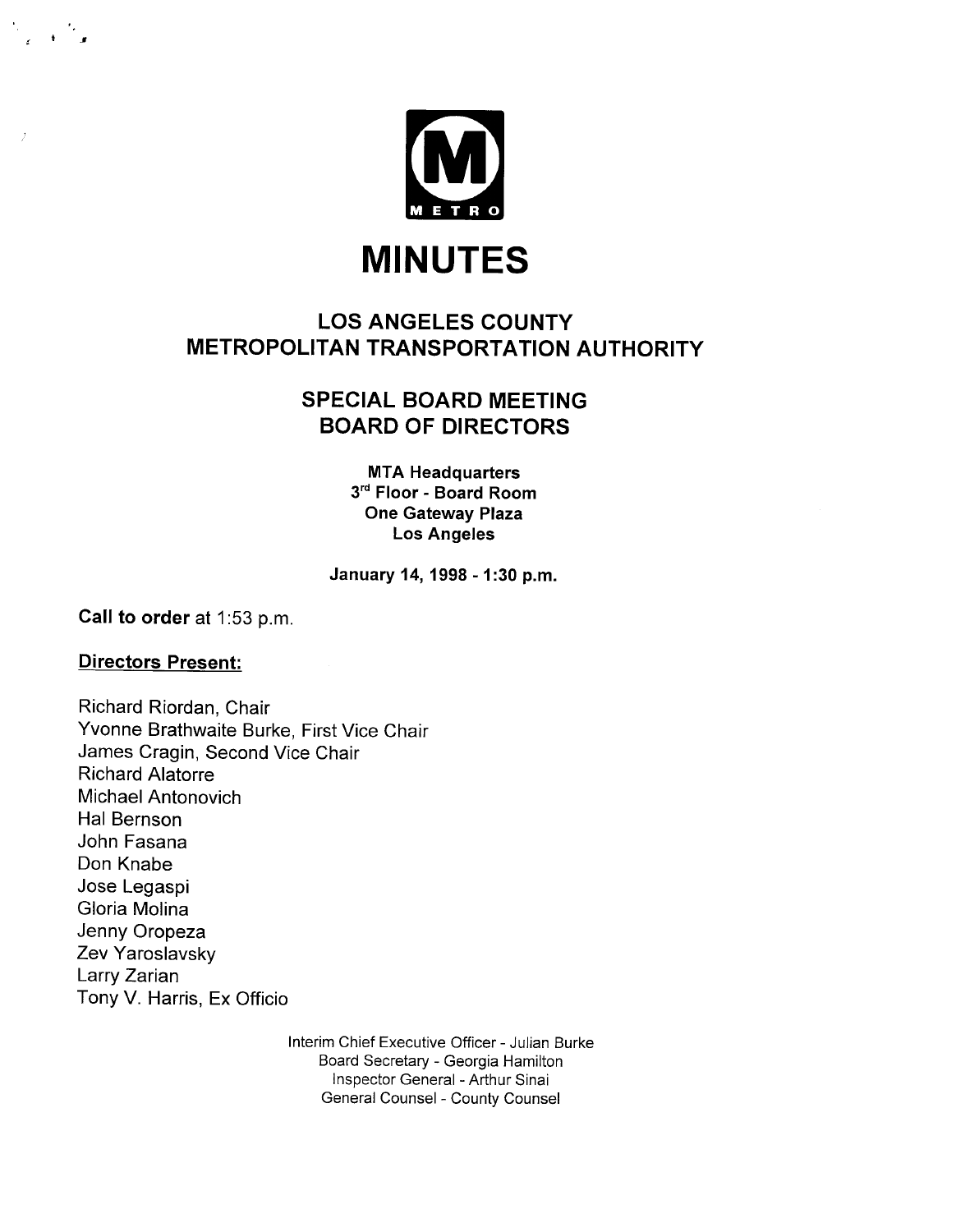CEO Julian Burke announced the appointment of Ms. Sharon Landers, Deputy Chief Executive Officer. Ms. Landers comes to MTA from the New Jersey Department of Transportation where she served as Deputy Commissioner.

CONSIDERED authorizing the CEO to SUSPEND:

1.

- A) the East Side Extension of the Metro Red Line Project and Implement the Demobilization Plan.
- B) the Pasadena Blue Line Project and Implement the Demobilization Plan.
- C) the Mid-City Extension of the Metro Red Line Project and Implement the Demobilization Plan.

Deputy CEO Allan Lipsky presented to the Board a summary of the staff recommendation to suspend and demobilize the East Side Extension, Pasadena Blue Line and Mid-City Extension of the Metro Red Line. Mr. Lipsky stated the approval of the recommendation would accomplish two goals; namely, 1) shutting these projects down as quickly as possible with the lowest possible additional expenditure,

2) demobilizing these projects in an orderly manner. Mr. Lipsky concluded that the suspension of these rail projects could lead to the deprogramming/deobligation of existing federal and state funding. He noted, however, that the CEO has had encouraging conversations with the FTA, The U.S. DOT and the CTC and will direct his efforts at the local, state and federal levels toward maintaining the agency's options with respect to the amount and application of funding.

CEO Burke said that after much consideration of the comments and issues raised by the members of the Board and the staff, he is more convinced today than ever, that there is no way to proceed with the current schedule of these projects; although he is not advocating termination.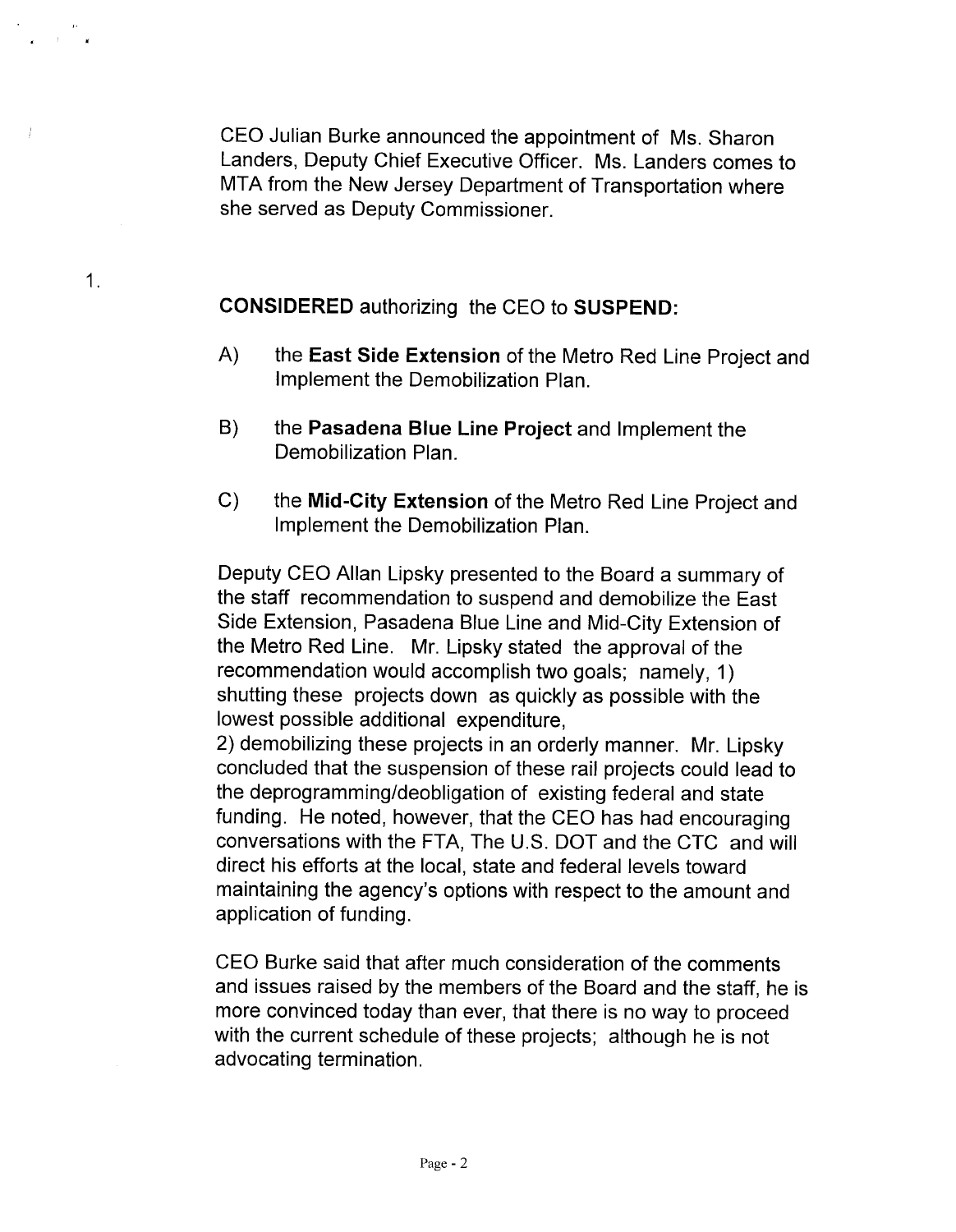Director Antonovich presented a motion to direct the CEO to implement final termination of all subway extensions, terminate all subway contracts for the east side and mid-city projects immediately, and return to the Board at the February meeting with 20-year cash flow projections that reflect the elimination of all future subway extensions.

The motion FAILED on a Roll Call vote as follows:

 $\frac{1}{\sqrt{2}}\left(\frac{1}{2}\right)^{1/2}$  .

| Antonovich, Yaroslavsky, Zarian                  |
|--------------------------------------------------|
| Alatorre, Burke, Cragin, Knabe, Fasana, Legaspi, |
| Molina, Oropeza, Riordan                         |
| <b>Bernson</b>                                   |
| <b>None</b>                                      |
|                                                  |

Comments were received from Congresswoman Lucille Roybal-Allard, Congressman Xavier Becerra and staff member Chi Mui of State Senator Polanco's office expressing the opinion that a suspension will adversely affect federal funding.

Councilman Mike Hernandez, Pasadena Mayor Chris Holden and representatives from the offices of State Senators Tom Hayden and Adam Schiff, Assemblymen Antonio Villaraigosa, Jack Scott and Gill Cedillo, Congressman James Rogan, and Councilpersons Sid Taylor, Laura Blakely and Harry Baldwin spoke against any delay to the Pasadena Blue Line and suggested pursuing public/private funding partnerships.

Director Burke suggested that the staff recommendation be amended to specify a 6-month suspension.

A substitute motion was offered by Directors Alatorre and Molina to establish a peer review panel to recommend cost-saving proposals related to both the construction and financing of the East Side Extension project, including options to scale back the existing project's scope, and report their recommendations back to the Board within 60 days.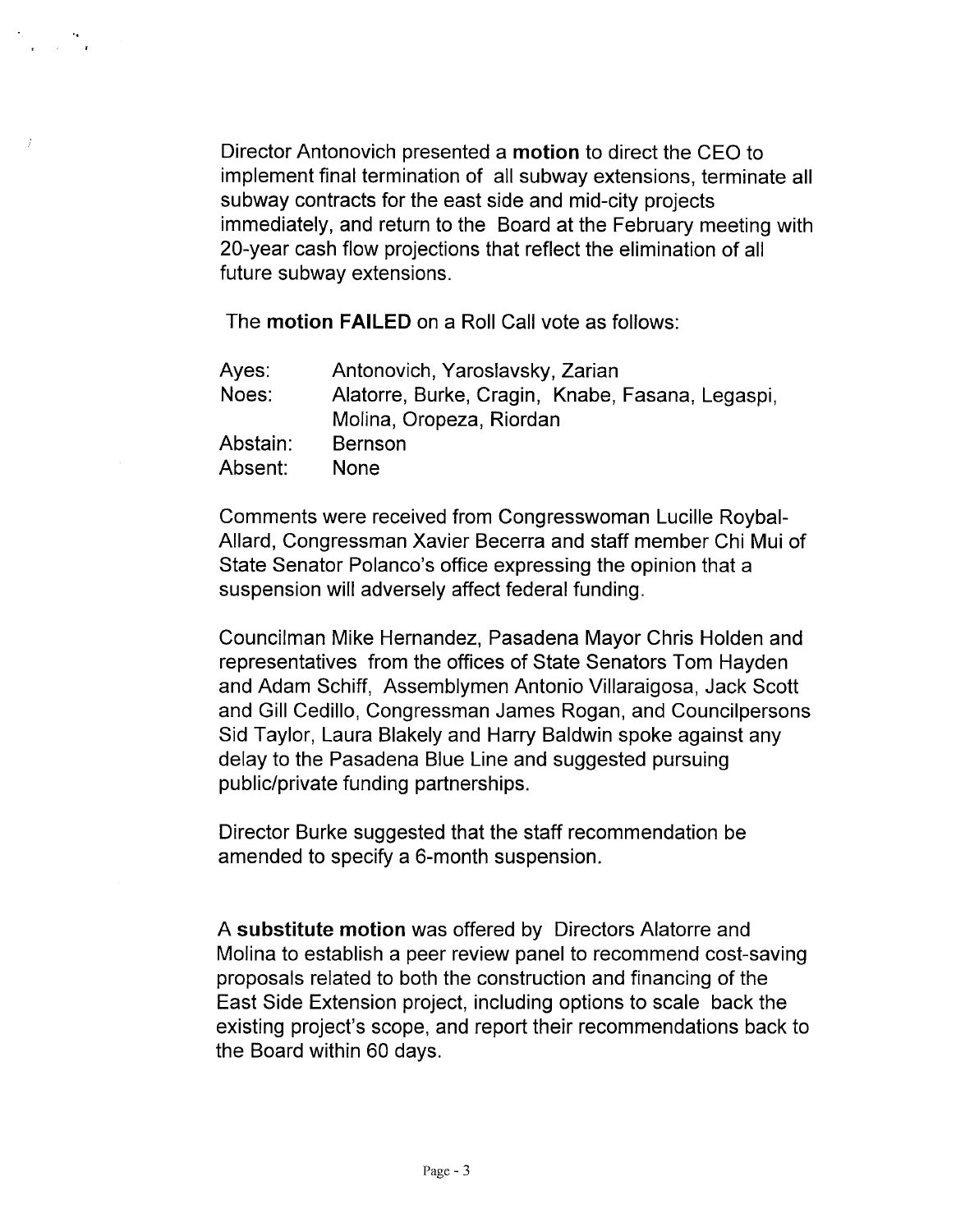Directors Alatorre and Molina presented an amended motion to suspend the East Side Extension of the Red Line, the Pasadena Blue Line and the Mid-City Extension of the Red Line for six months. During this time the staff is directed to investigate a wide range of cost-saving measures in both operations and construction. This effort should include cost-benefit analyses of: public-private partnerships to construct and operate rail lines; partnerships with independent bus service providers; redesign of rail lines, rail types, and stations; operational savings measures; and financing alternatives.

The CEO is directed to proceed with the suspension activities outlined in his recommendation. He is directed to consult with the Board of Directors before taking any action regarding the outstanding systems contracts related to the East Side extension. The CEO is directed to provide monthly reports and recommendations to the Board on the results of staff analyses.

After considerable discussion and a 10-minute recess, the Board ADOPTED, on a Roll Call Vote the following RESOLUTION:

Whereas the Board underscores its continuing directive to complete the East Side and Mid-City Extensions of the Metro Red Line Project and the Pasadena Blue Line Project;

Whereas Los Angeles County has expended tremendous efforts to secure funding at the federal and state level for the rail program;

Whereas the Board strongly desires that every effort be made to preserve funding for the affected projects;

Now, therefore the Board hereby resolves that:

- A) The CEO suspend for at least six months the East Side Extension of the Metro Red Line Project and implement the Demobilization Plan.
- B) The CEO suspend for at least six months the Pasadena Blue Line Project and implement the Demobilization Plan.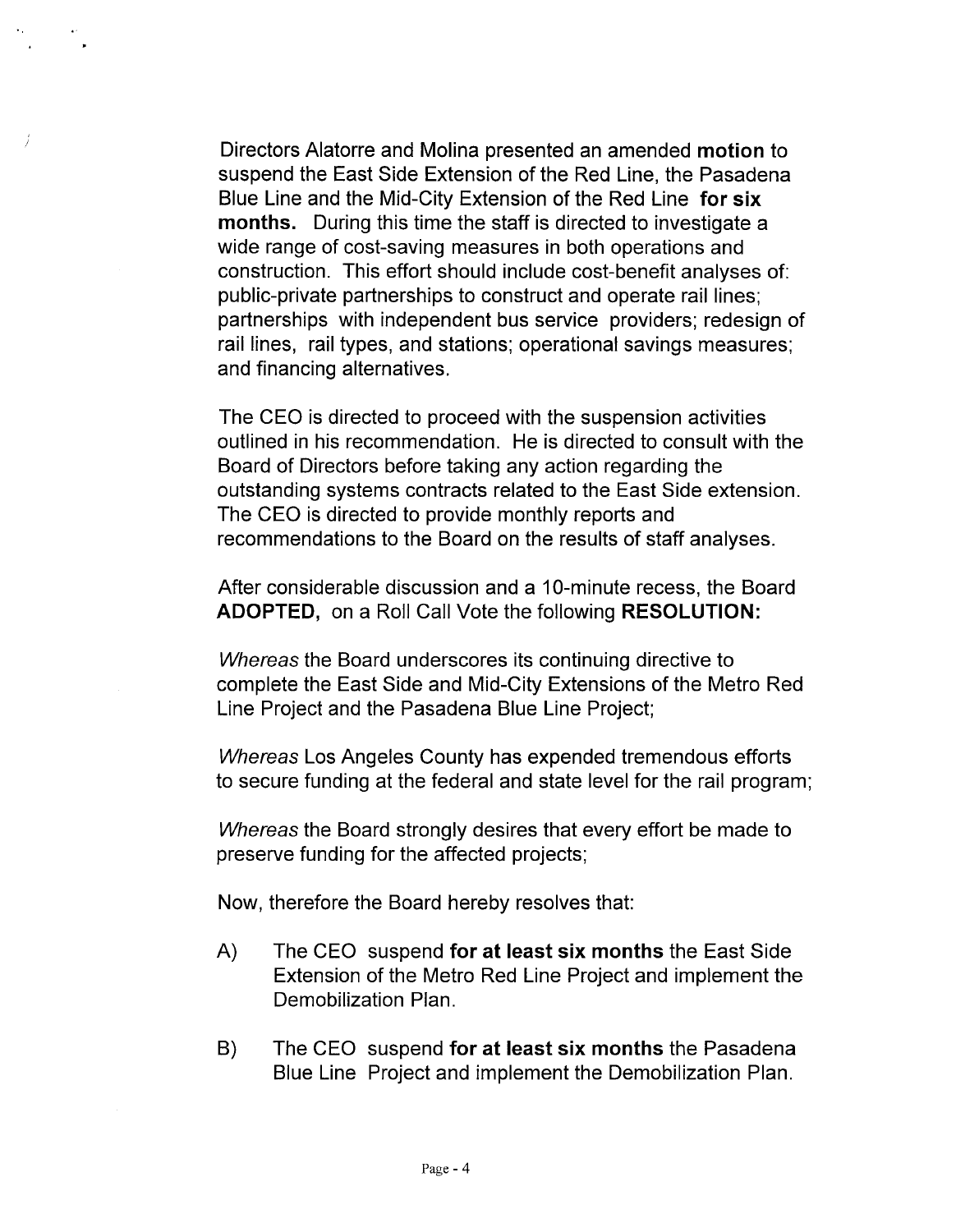- C) The CEO suspend for at least six months the Mid-City Extension of the Metro Red Line Project and implement the Demobilization Plan.
- D) The Board directs the CEO to report on a monthly basis regarding the unfolding ability to preserve the federal and state programmed fundings and on all developments bearing on the ability and timing of restarting one or more of these projects, including any third party proposals to support such efforts.
- E) Board members will, to an appropriate extent, support and engage in the ongoing effort to preserve the federal and state fundings programmed for these projects.
- F) The CEO will return to the Board in six months or less with a report to the Board of any feasible funding options for the remobilzation of any of the subject projects.

Resolution APPROVED on the following Roll Call vote:

| Ayes:    | Alatorre, Bernson, Burke, Cragin, Knabe, Fasana, |
|----------|--------------------------------------------------|
|          | Legaspi, Molina, Oropeza, Riordan                |
| Noes:    | Antonovich, Yaroslavsky, Zarian                  |
| Abstain: | <b>None</b>                                      |
| Absent:  | <b>None</b>                                      |

## 2. CONSIDERED adopting the 1998 County Transportation Improvement Program (SB 45) as follows:

- A) Deobligate \$12.0 million of previously approved Transportation Improvement Program (TIP) Call for Projects and 1996 State TIP commitments due to project savings, cancellations, and lapsing, and reprogram the funds to projects in the 1998 County TIP;
- B) Reserve \$3.7 million for MTA administrative expenses related to the 1998 County TIP projects;

Page - 5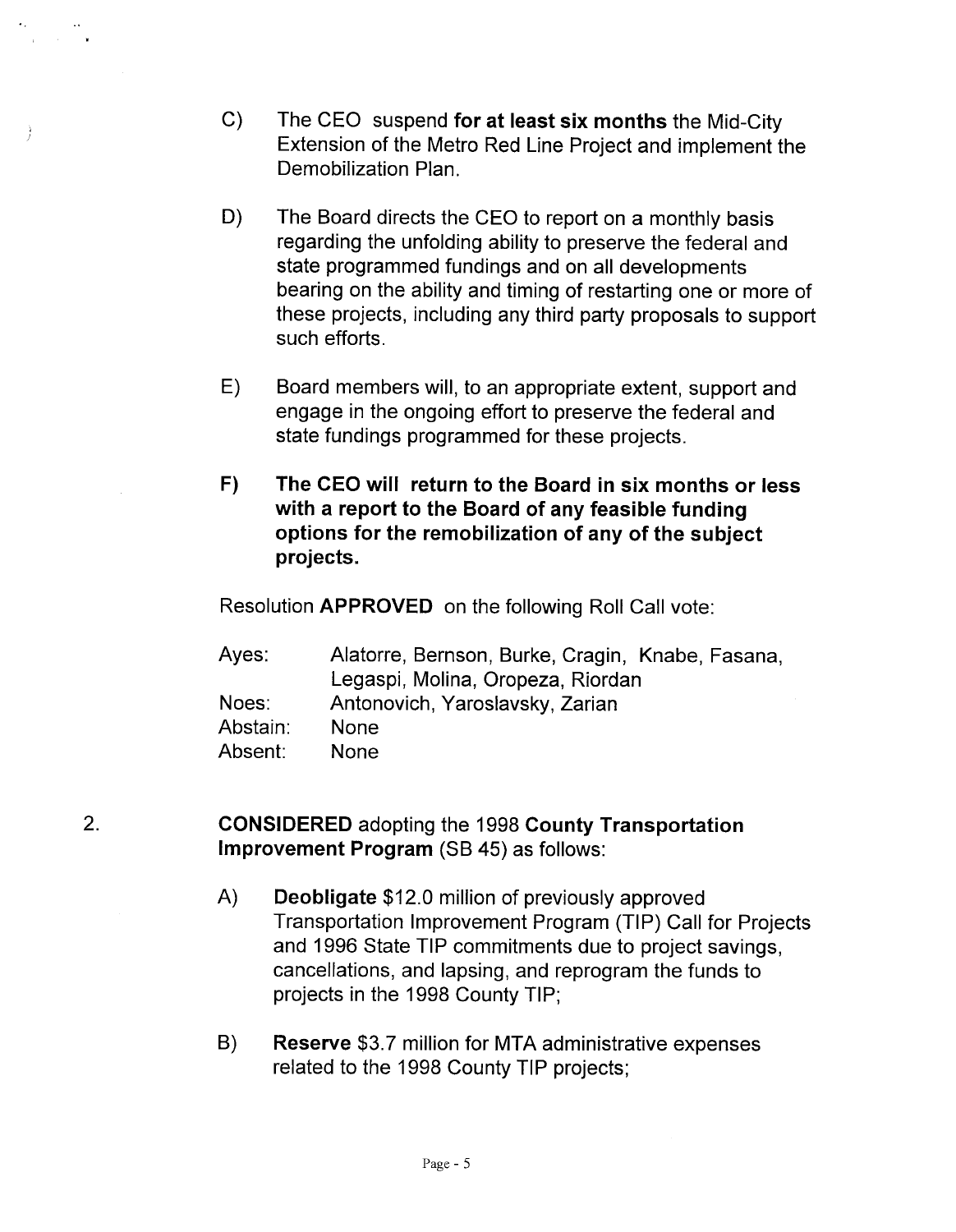C) Adopt the Regional Transportation Improvement Program of Projects totaling \$746.5 million for the 1998 County Transportation Improvement Program (TIP) with the following stipulations:

 $\frac{1}{2}$ 

- 1) Complete the Metro Rail Red Line North Hollywood Extension by committing \$207.1 million to the project;
- 2) Reserve \$48.4 million for programming to Transportation Enhancements Activities (TEA) as required by the California Transportation Commission (CTC). Reserve half of these funds (\$24.2 million) for future programming;
- 3) Eliminate the 1997 TIP Call for Projects Shortfall by committing \$474.4 million to projects. Of this amount, \$24.2 million will be TEA funds from the reserve required by the CTC;
- 4) Resolve the 1997 Call for Projects Eligibility Issue by committing \$3.3 million to the projects;
- 5) Commit to funding \$11.7 million in 1996 State TIP Underfunded projects; and
- 6) Allocate the remaining \$25.8 million in available County TIP funds to Carpool Lane Soundwalls (\$8.1 million) and Regional Ridesharing (\$17.7 million).

APPROVED, by voice vote, motion presented by Director Zarian requesting the CEO to:

- A) Work cooperatively with Caltrans District #7 to develop a joint list of interregional road projects in Los Angeles County for a the CTC's consideration during the 1998 STIP process; and
- B) Work cooperatively with Caltrans to consider the project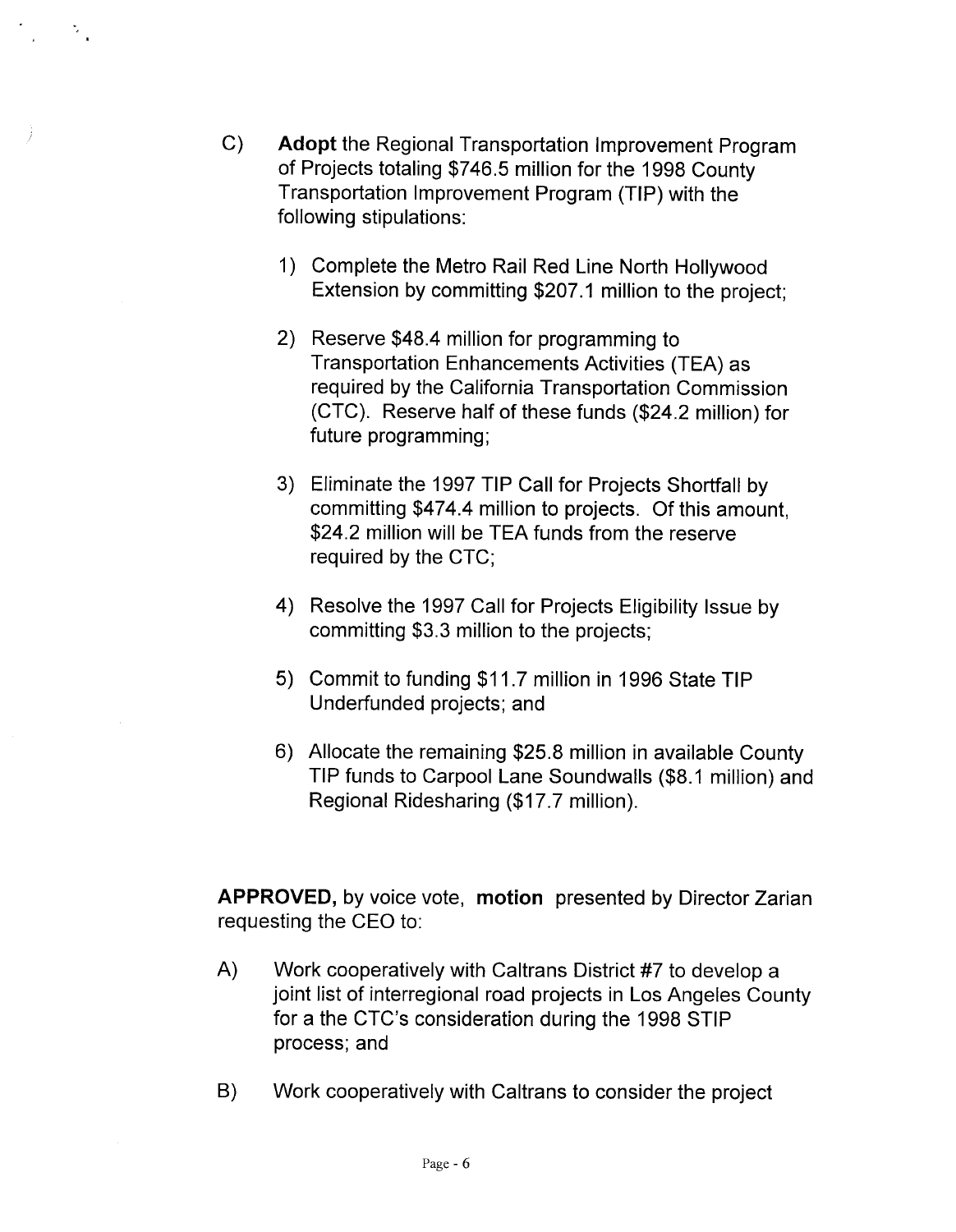eligibility of the Burbank-Glendale Mobility & Safety improvements and other MTA projects for incorporation into the proposed ITIP and report back to the Board as to the status of this cooperative process envisioned by CTC.

Director Yaroslavsky requested the list of projects.

Directors voting: Antonovich, Bernson, Burke, Cragin, Knabe, Fasana, Legaspi, Oropeza, Riordan, Yaroslavsky, Zarian

Director Antonovich commented that Senate Bill 45 was to provide funds for transportation in the region and that the City of Los Angeles ought to come back with additional funding for the Red Line within their jurisdiction instead of taking funds from communities in the Northern, Eastern and Southern parts of the County.

Director Antonovich presented a substitute motion to adopt the 1998 County Transportation Improvement Program (SB45) with the condition that the CEO be directed to identify funds, other than state money if possible, to complete the North Hollywood Metro Rail project and return to the Board in 60 days with his recommendations.

The substitute motion was subsequently amended and APPROVED as follows:

Adopt the 1998 County Transportation Improvement Program (SB45) and direct the CEO to identify funds, other than State money, to complete the North Hollywood Metro Rail Project, and return to the Board on January 29 with his recommendations; with the proviso that the Board not be obligated with respect to the use of funds identified.

Directors voting: Antonovich, Bernson, Burke, Cragin, Knabe, Fasana, Legaspi, Oropeza, Riordan, Yaroslavsky, Zarian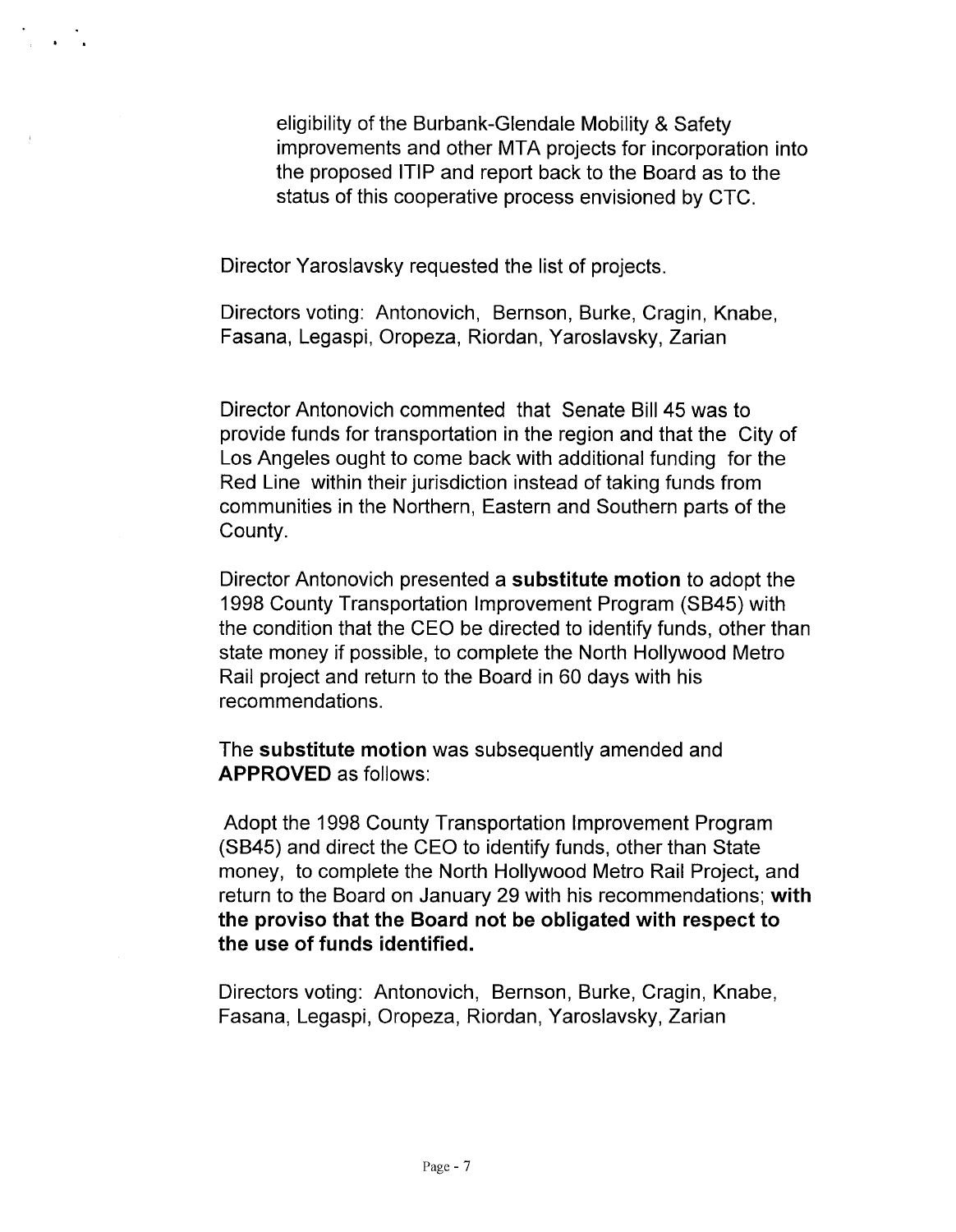APPROVED motion presented by Director Zarian to direct CEO and staff to work with local agencies to analyze the concept of a local return or other funding component in future Transportation Improvement Program cycles and return to the Board within 90 days with a recommended policy for funding beginning with the 2000 CTIP

a andre

Directors voting: Antonovich, Bernson, Burke, Cragin, Knabe, Fasana, Legaspi, Oropeza, Riordan, Yaroslavsky, Zarian

CARRIED OVER to January 29 Board Meeting, motion introduced by Director Fasana that CEO fully fund the MTA Carpool Lane Soundwall list described in Attachment G of the staff report by reducing the funding for the North Hollywood Red Line shortfall by a like amount; and this action be contingent upon the state funding the 1989 Soundwall Retrofit Projects off the top of the State Highway Account. If the state refuses to do this, the Retrofit Soundwall Projects and the MTA Carpool Lane Soundwall Projects shall return to the Board for funding priority reconsideration.

APPROVED, on a voice vote, motion presented by Director Yaroslavsky, seconded by Director Antonovich, that if any highway projects on the 1996 or 1998 STIP list become deobligated, these funds be set aside any funds from deobligated highway projects on the 1996 or 1998 STIP list to help fund the Santa Monica Boulevard Transit project, subject to Board approval.

Directors voting: Antonovich, Bernson, Cragin, Knabe, Fasana, Legaspi, Oropeza, Riordan, Yaroslavsky, Zarian

3. APPROVED, on a voice vote, FASANA/OROPEZA MOTION - to direct the CEO to return to the Board within 90 days with an implementation plan to divest MTA bus service into subregionallygoverned bus service providers, or zones. The CEO is directed to work with the City of Los Angeles, entities studying a San Fernando Valley zone, San Gabriel Valley Council of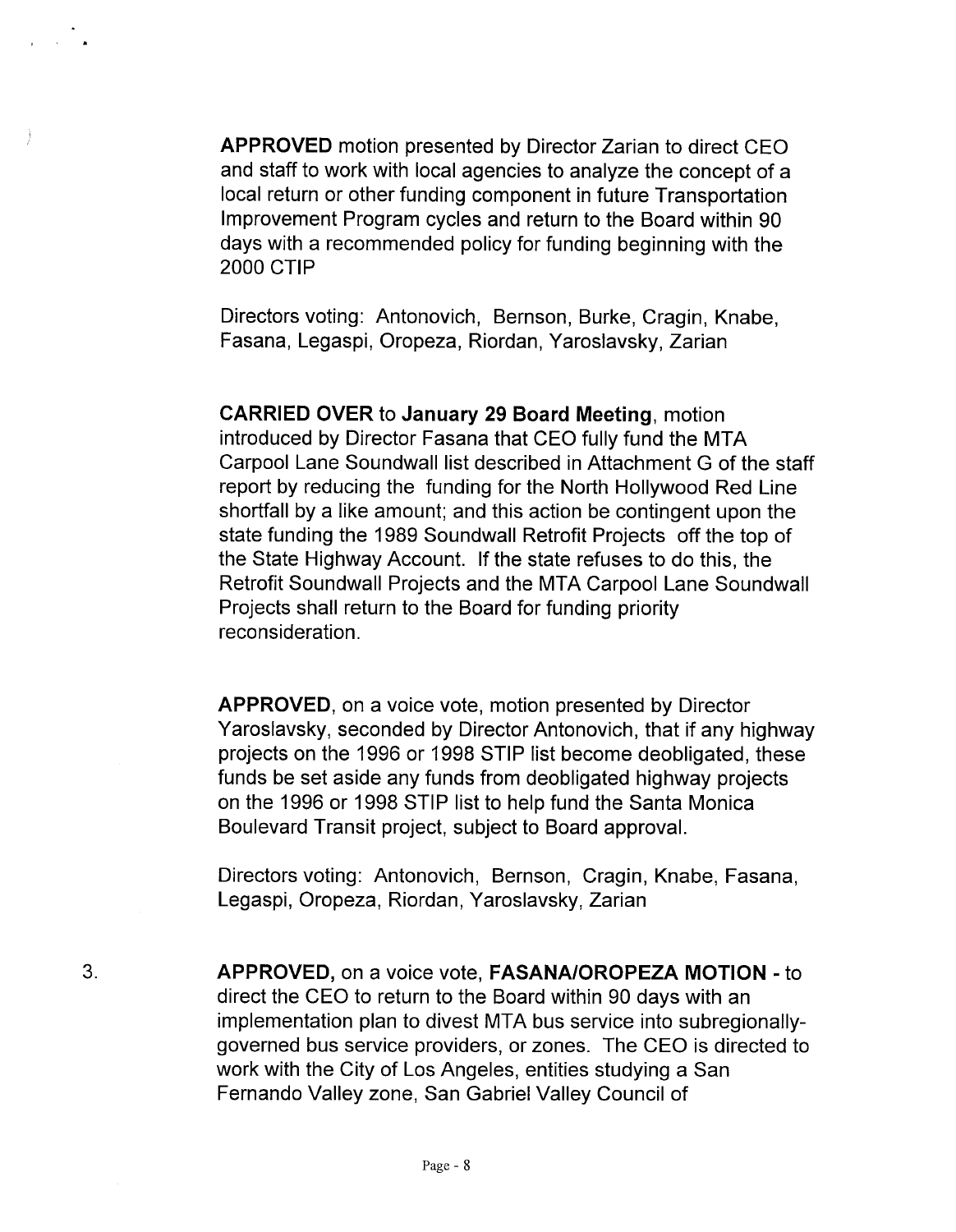Governments (COG), Foothill Transit Zone, Gateway COG, South Bay COG, Arroyo Verdugo cities and other subregional agencies to develop alternative bus service delivery structures based upon the Transit Zone concept; AMENDED to include consideration of the following issues in the development plan:

- Impact on existing municipal operators and their options to provide service in the sub-regions
- Impact on the MTA as the regional planing agency for Los Angeles County
- · Equity/fairness to disadvantage communities such as Inner City areas
- Cost/savings of such actions
- · Amount of funds/assets to be transferred with each line
- . Fleet replacement issues
- · Analysis of regional formula funding issues and mitigation, if necessary
- . Divestiture of lines that cross multiple municipal operator service areas
- Impact on MTA labor agreements
- · Consent Decree ramifications
- . Interagency transfer and fare agreements
- Divestiture of MTA Operating assets

Directors voting: Antonovich, Bernson, Cragin, Knabe, Fasana, Legaspi, Oropeza, Riordan, Yaroslavsky, Zarian

Received Public comment.

 $\mathcal{A} = \mathcal{A}$ 

)

Meeting adjourned at 5:22 p.m.

Prepared by: Christina Lumba-Gamboa Recording Secretary

Michele Jackson